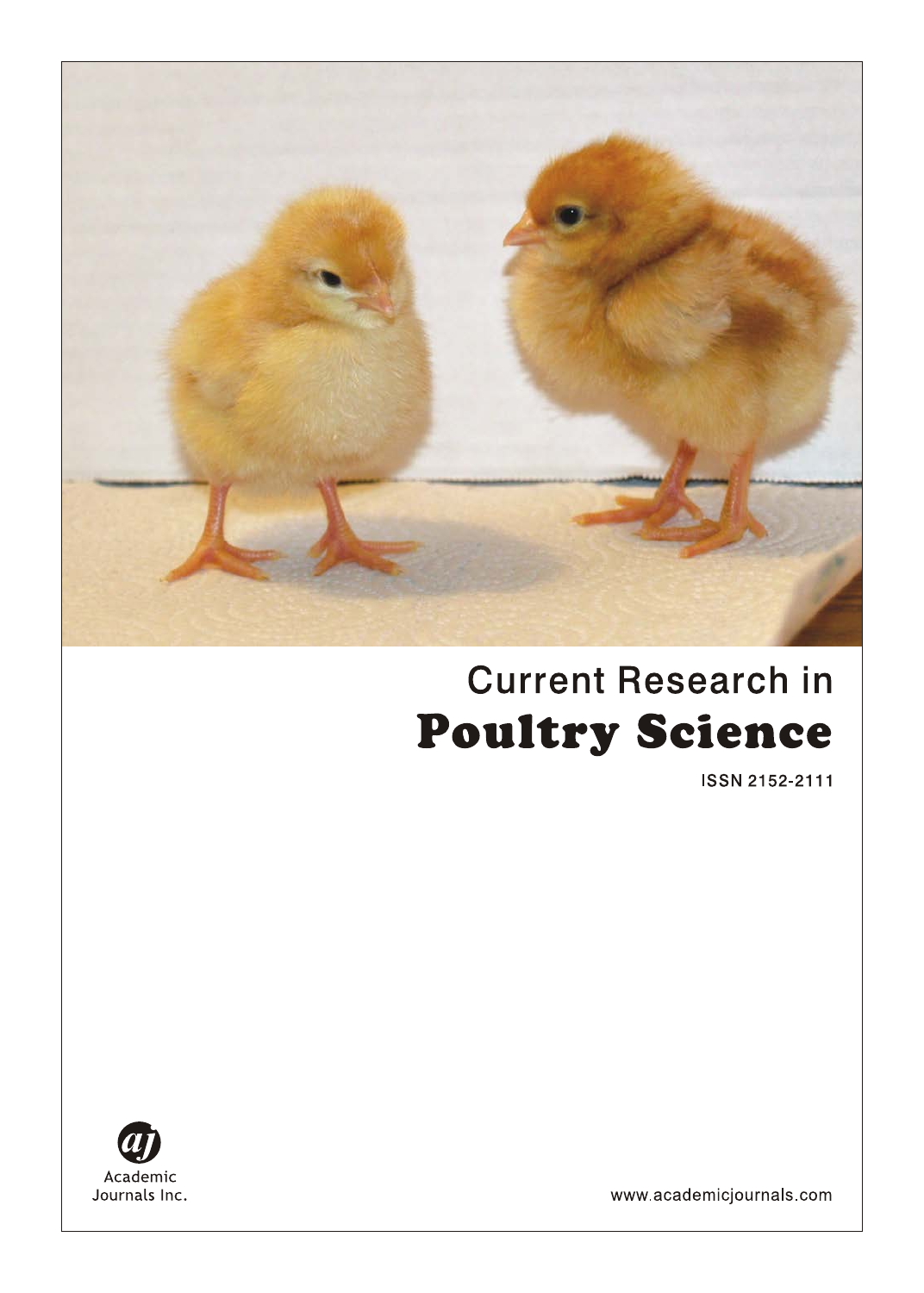#### **OPEN ACCESS Current Research in Poultry Science**

ISSN 2152-2111 DOI: 10.3923/crpsaj.2016.1.6



## **Research Article Sero-Prevalence of Avian Influenza in Poultry in Kogi State, Nigeria**

 $^1$ O.N. Ameji,  $^2$ L. Sa'idu and  $^1$ P.A. Abdu

1 Department of Veterinary Medicine, Ahmadu Bello University, Zaria, Nigeria <sup>2</sup>Veterinary Teaching Hospital, Ahmadu Bello University, Zaria, Nigeria

### Abstract

A survey was carried out to determine the seroprevalence of avian influenza (AI) in poultry from 12 Local Government Areas (LGAs) of Kogi state. A total of 779 sera were analyzed for AI (H5) antibodies by haemagglutination inhibition test with overall seroprevalence of 4.2% and mean antibody titre of 8.42 ± 0.254 log<sub>2</sub>. The seroprevalence of AI (H5) among the LGAs was highest in Kabba/Bunu LGA with 12.3% while it was zero in Ajaokuta and Okene LGAs. The seroprevalence of AI (H5) in the sampling units was highest for backyard poultry with 4.5% and lowest for rural poultry with 3.8%. Using enzyme link immunosorbent assay, the same sera were analyzed for AI nucleoprotein antibodies with overall seroprevalence of 30.8%. The seroprevalence of AI nucleoprotein in the LGAs was highest for Mopamuro LGA with 41.8% and lowest for Adavi LGA with 18.6% while among the poultry species it was highest in chicken with 31.6% and zero in duck. Also, among the sampling units the seroprevalence of AI nucleoprotein was highest in rural poultry with 35.0% and lowest in backyard poultry with 26.5%. The presence of subtype specific (H5) and type A influenza antibodies in poultry in the surveyed area indicated a previous exposure to the AI viruses. The detection of AI (H5) antibodies was more in backyard poultry and might be due to vaccination against HPAI (H5N1) by poultry farmers in Kogi state. It is recommended that further surveillance for AIVs and subtype characterization of AIVs should be carried out.

Key words: Avian influenza antibodies, backyard poultry, rural poultry, haemagglutination inhibition test, ELISA

Received: August 01, 2015 **Accepted: September 10, 2015** Published: June 15, 2016

Citation: O.N. Ameji, L. Sa'idu and P.A. Abdu, 2016. Sero-Prevalence of avian influenza in poultry in Kogi State, Nigeria. Curr. Res. Poult. Sci., 6: 1-6.

Corresponding Author: O.N. Ameji, Department of Veterinary Medicine, Ahmadu Bello University, Zaria, Nigeria Tel: +2348035907570

Copyright: © 2016 O.N. Ameji et al. This is an open access article distributed under the terms of the creative commons attribution License, which permits unrestricted use, distribution and reproduction in any medium, provided the original author and source are credited.

Competing Interest: The authors have declared that no competing interest exists.

Data Availability: All relevant data are within the paper and its supporting information files.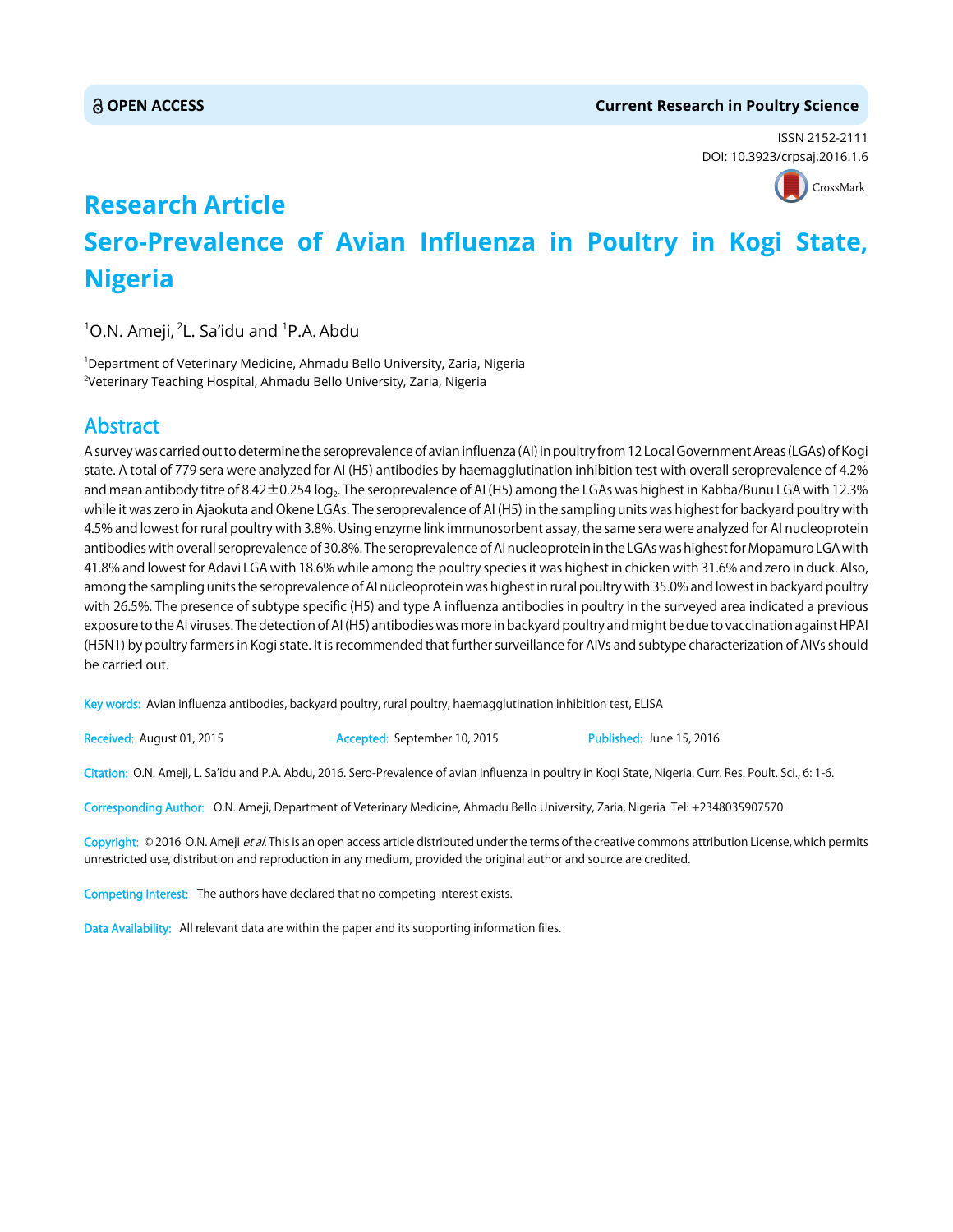#### INTRODUCTION

There had been reports of the detection of AI antibodies of H1N1 and H5N1 subtypes in pigs and poultry before the maiden outbreak of HPAI H5N1 in Nigeria on 8 February 2006 (Adeniji *et al.*, 1993; Owoade *et al.*, 2002). The AI infection once established in a region is difficult to eradicate especially in countries that undertake vaccination of poultry as control policy such as Egypt and China (FAO., 2011; Wakawa et al., 2012). Teru et al. (2012) carried out surveillance in wild birds from 8 states across Nigeria and identified species which could potentially act as links for spill over infection from wild bird reservoirs to poultry due to the reoccurrence of HPAI in two Nigerian states in 2008 after a long absence. Recently, there are reports of HPAI outbreaks in poultry farms and LBMs in about 18 states of Nigeria, speculated to be from Wild birds (Vetline Newsletter, 2015).

In Nigeria and may be most part of Africa, smallholder rural poultry farmers source their stock for rearing from the live bird markets (Ameji, 2010). The live bird market is an area of high risk of diseases and has been reported to play a role in Al transmission (Webster, 2004; Pagani et al., 2008; Aye, 2010). The high risk is associated with the mixing of poultry of different ages and from different places in the live bird market where pathogens may be shared before they are sold and carried to different places for household slaughter, sacrifice or rearing (Ameji, 2010). The LBM provides the platform for interaction among different poultry species and some wild birds before they are sold out. Hence, the live LBM can be a niche and disseminating point for contagious poultry diseases (Webster, 2004; Pagani et al., 2008).

Surveillance helps in effective control of AI especially in countries that had adopted eradication policy by providing information on the status of AI introduction and spread in poultry in a given area. Presently, there is no Government funded active surveillance for AI in Kogi state and the institutionalized disease reporting system is weak with no feedback disease control policy that is needed for improved poultry production. In an earlier study, the presence of AI antibodies was detected by Agar Gel Precipitin Test (AGPT) in chickens from 6 LGAs of Kogi state (Ameji et al., 2011). It became imperative to design the present study to further monitor and determine the seroprevalence of AI in poultry from 12 LGAs in Kogi state, Nigeria.

#### MATERIALS AND METHODS

**Study area:** The study area is Kogi state which lies between latitude 6°44'-7°36'N and Longitude 7°49'-8°27'E situated at a height of about 789 km above sea level and covering a land area of 29,833  $km^2$  (Fig. 1). The state is bordered by FCT and Niger state on the North, Benue and Nasarawa states on the East, Ekiti and Kwara states on the West, Edo, Anambra and Enugu states on the South.

The vegetation of Kogi state is guinea savannah on the North and a belt of rain forest on the southern fringe with rivers Niger and Benue passing through the state, which later converged at a point to form a confluence. The annual rainfall ranges from 1100-1250 mm starting from April to October (KGSADP., 2009).

Kogi state has a total of 21 Local Government Areas (LGAs) that are grouped under three senatorial districts based on cultural and geopolitical similarities. The human population of the state is 2,099,046 with the major economic activities of the people being farming, fishing and trading (KGSADP., 2009). The poultry population is estimated to be 3,685,211 with 91.5% being rural or backyard poultry and rest being commercial poultry (Adene and Oguntade, 2006).

#### Sample size

Sample size for avian influenza survey in rural poultry: The sample size for the study was determined using the formula by Cohen (1988):

$$
N = \frac{Z^2 P q}{L^2}
$$

Where:

$$
Z = 1.96
$$

$$
P = \text{Prevalence of } Al = 18.7\%
$$

$$
q = 1 - P = 1 - 0.187 = 0.813
$$

 $L =$  Measure of the confidence interval = allowable error  $(5\%) = 0.05$ 

$$
N = \frac{(1.96)^2 \times 0.187 \times 0.813}{(0.05^2)} = 233.6 = 234
$$

Sample size for AI survey in poultry from the 3 sampling units  $= 234 \times 3 = 702$ . Prevalence of AI (P) is reported by Ameji (2010).

Sampling method for poultry from backyard farms, live bird markets and rural households: Multistage, simple random and convenient sampling methods were used. Multistage sampling was used for sampling 4 LGAs in each of the 3 senatorial districts of Kogi state. Simple random and convenient samplings were used to sample poultry.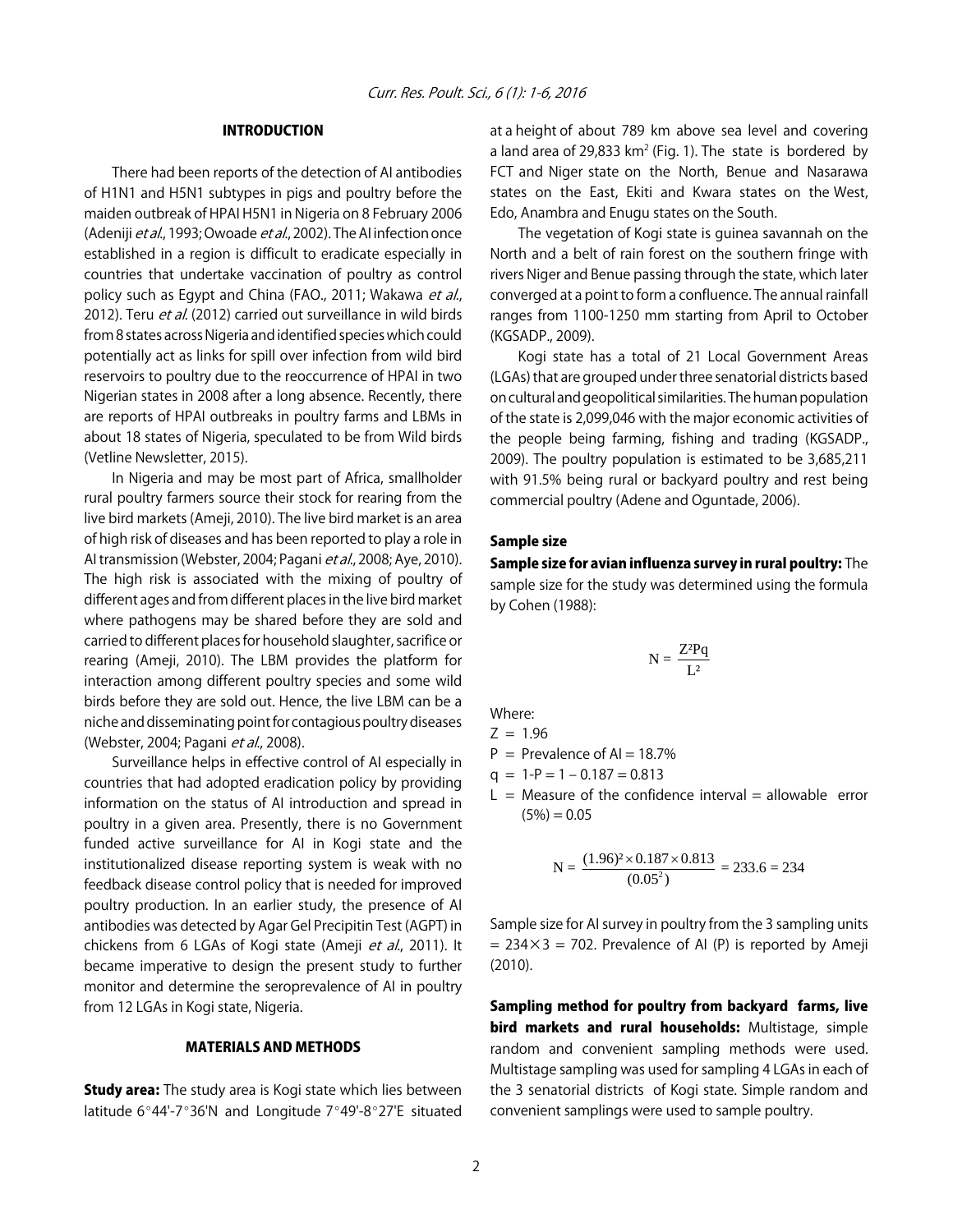Curr. Res. Poult. Sci., 6 (1): 1-6, 2016



Fig. 1: Map of Kogi state showing the 21 local government areas grouped into western (blue area), central (yellow area) and eastern (pink area) senatorial districts. (Source: www.ncocusa.com, accessed September 14th, 2014, 3 pm)

Collection of blood: The blood sample was collected from a bird after proper restraint with the use of a 21 gauge needle and a 5 mL syringe, 2 mL of blood was withdrawn from the wing vein. The blood collected was allowed to stand for 2 h for clotting to occur and the serum decanted into a bijou bottle, stored under ice then transported to the laboratory within 48 h and kept at -20 $^{\circ}$ C until used. A total of 779 poultry sera were collected from apparently healthy poultry during the survey from September, 2012 to February, 2013.

#### Detection of avian influenza antibodies

Haemagglutination inhibition test: The inactivated AI (H5) antigen (Batch 20060212) used was produced from China and the antiserum (H5N2 Batch 1/10) used was produced by OIE/FAO reference laboratory for AI and ND, delle Venezie, Italy. A 1% suspension of chicken Red Blood Cells (RBC) was prepared and used as indicator in the haemagglutination (HA) and Haemagglutination Inhibition

(HI) tests. Haemagglutination (HA) test was carried out according to the WOAH (2009) protocol to determine the antigen titre, diluted to 4HAU that was used for the HI tests.

The alpha HI test was also carried out as described by WOAH (2009) and the results were expressed in  $log<sub>2</sub>$ .

**Enzyme link immunosorbent assay:** The AI ELISA antibody test kit used was manufactured by Affinitech Ltd, Bentonville, AR 72712, USA. The reagents supplied included antigen coated microtitre plates, sample diluent, wash solution, conjugate (IgG alkaline phosphate), substrate (p-Nitrophenyl phosphate), stop solution (3.0 M NaOH), positive and negative controls which were prepared and used according to manufacturer's instructions. The ELISA plates were read using dual wavelength microtitre plate ELISA reader with 405 nm primary filter and 630 nm reference filter blanked on air. Serum with 15 ELISA Units (EU) or more were taken as positive.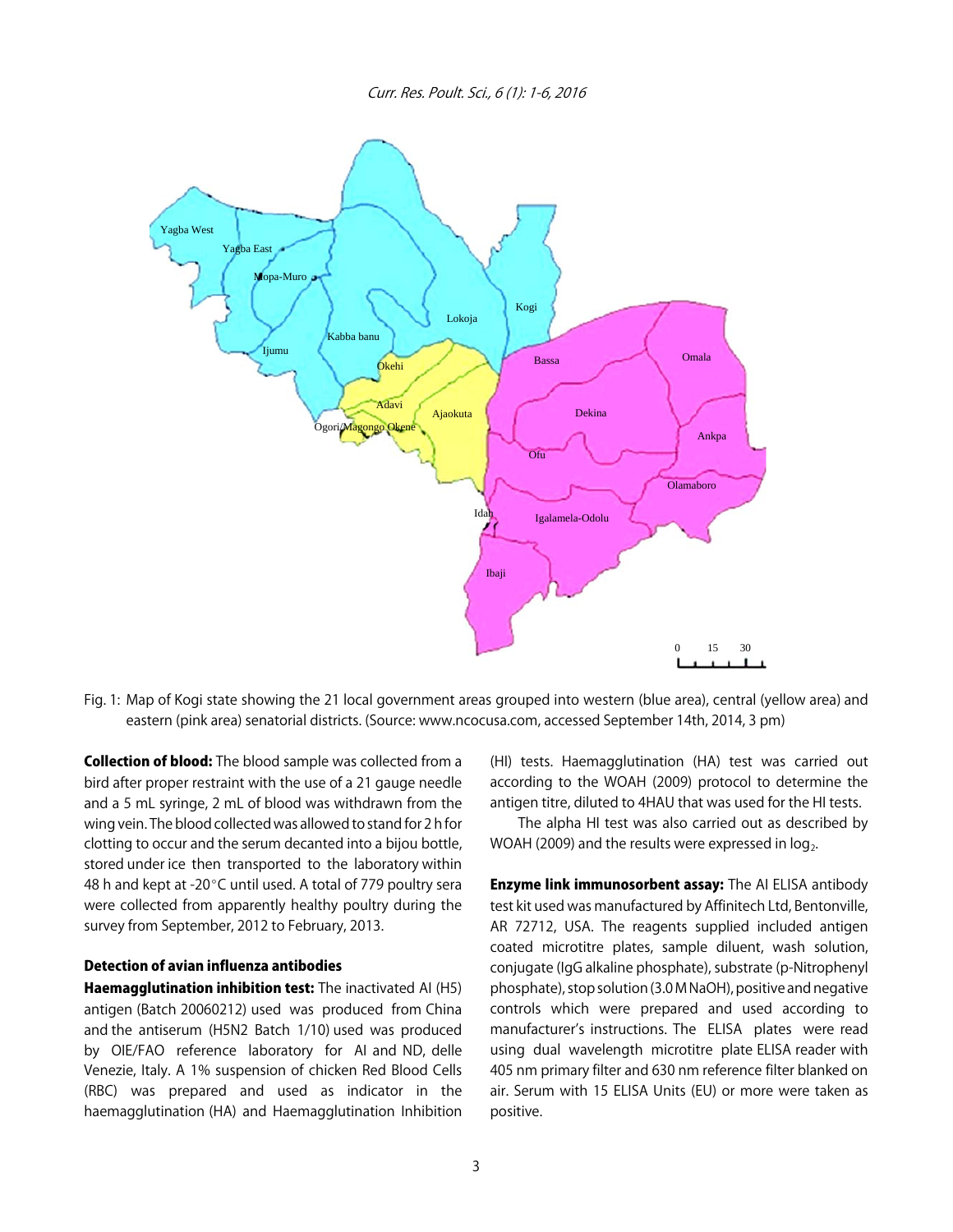#### RESULTS

Avian influenza antibodies detection by haemagglutination inhibition test and enzyme link immunosorbent assay: A total of 779 poultry sera collected from live bird markets, rural households and backyard farms in 12 LGAs of Kogi state were analyzed for AI (H5) antibodies using HI test. Thirty three (4.2%) of the poultry sera were positive for AI (H5) antibodies and none of the poultry species other than chicken was positive (Table 1). The seroprevalence of AI by HI test in the 12 LGAs surveyed were 12.3% for Kabba/Bunu, 8.3% for Ofu, 7.9% for Mopamuro, 6.4% for Ijumu, 3.3% for Ogori-Mangogo, 3.2% for Dekina, 2.5% for Lokoja, 2.4% for Ankpa, 1.4% for Adavi and 1.2% for Olamaboro while Ajaokuta and Okene had 0.0% (Table 2). The seroprevalence of AI (H5) in the different sampling units was 4.5% for backyard poultry, 4.3% for poultry from live bird market and 3.8% for rural poultry (Table 3). The overall AI antibody mean titre by HI test was  $8.42 \pm 0.254$  log<sub>2</sub>

with 95.8% of the sera having antibody titre  $\leq$ 3log<sub>2</sub> and 3.7% having antibody titre  $\geq$ 7log<sub>2</sub> (Table 4). Using the ELISA AI antibody test kit, the same poultry sera from live bird markets, rural households and backyard farms in 12 LGAs of Kogi state were tested. One hundred and thirty nine (30.8%) poultry sera

|  |  | Table 1: Seroprevalence of avian influenza detected by haemagglutination |  |
|--|--|--------------------------------------------------------------------------|--|
|  |  | inhibition test in different poultry species surveyed in Kogi state      |  |

|         |                   | Positive |               |                                                |
|---------|-------------------|----------|---------------|------------------------------------------------|
| Poultry |                   |          |               |                                                |
| species | No. of tested No. |          | $\frac{0}{0}$ | Mean antibody titre $\pm$ SEM log <sub>2</sub> |
| Chicken | 734               | 33       | 4.5           | $8.42 \pm 0.254$                               |
| Duck    | 12                | $\Omega$ |               |                                                |
| Turkey  | 33                | 0        |               |                                                |
| Overall | 779               | 33       | 4.2           | $8.42 \pm 0.254$                               |

were positive for AI nucleoprotein antibodies with species seroprevalence being 31.6% for chicken, 26.9% for turkey and 0.0% for ducks (Table 5). The seroprevalence of AI in the surveyed 12 LGAs were 41.8% for Mopamuro, 40.0% for Olamaboro, 39.0% for Ijumu, 33.3% for Kabba/Bunu, 32.6% for Ofu, 28.6% for Dekina and Ogori-Mangogo, 26.9% for Lokoja, 26.7% for Okene, 21.7% for Ajaokuta, 20.0% for Ankpa while Adavi had 18.6%, respectively (Table 5). The overall ELISA mean antibody titre is 16.588±0.882 EU while the seroprevalence for sampling units were 26.5% for backyard farms, 32.9% for live bird markets and 35.0% for rural poultry (Table 6).

#### **DISCUSSION**

The overall seroprevalence of AI (H5) of 4.2% detected by HI test in the surveyed 12 LGAs of Kogi state from this study was lower than the seroprevalence of 22.4% reported earlier in 2010 in chickens from the same study area (Ameji et al., 2011). The difference may be attributed to the wider area covered in the present study because large sampling population from a wide area of the study population will give a true picture of a disease in the population. Also time variation would have played a role as well, as antibodies are known to decay over a period of time in the absence of active infection. The diagnostic test used in this study was specific for AI (H5) subtype and different from that of the previous study. The test employed in the previous study was Agar Gel Immunodiffusion Test (AGID) that targeted the nucleoprotein or matrix protein of AIVs and not a subtype specific test like HI test.

| Table 2: Seroprevalence of avian influenza in poultry sera detected by haemagglutination inhibition test in 12 local government areas of Kogi state |  |  |  |
|-----------------------------------------------------------------------------------------------------------------------------------------------------|--|--|--|
|-----------------------------------------------------------------------------------------------------------------------------------------------------|--|--|--|

|                        |               | Positive |      |       | Antibody titre $\leq 3 \log_2$ |          | Antibody titre $\geq 7$ log, |                                    |                                          |
|------------------------|---------------|----------|------|-------|--------------------------------|----------|------------------------------|------------------------------------|------------------------------------------|
| Local government areas | No. of tested | No.      |      | <br>% | No.                            | <br>$\%$ | No.                          | -----------------------------<br>% | Mean antibody $\pm$ SEM log <sub>2</sub> |
| Adavi                  | 70            |          | 1.4  | 69    | 98.6                           |          | 1.4                          | $10.00 \pm 0.00$                   |                                          |
| Ajaokuta               | 48            | 0        | 0.0  | 48    | 100.0                          | $\Omega$ | 0.0                          | $\overline{\phantom{0}}$           |                                          |
| Ankpa                  | 42            |          | 2.4  | 41    | 97.6                           |          | 2.4                          | $10.00 \pm 0.00$                   |                                          |
| Dekina                 | 62            | 2        | 3.2  | 60    | 96.8                           | 2        | 3.2                          | $8.00 \pm 1.00$                    |                                          |
| ljumu                  | 78            | 5        | 6.4  | 73    | 93.6                           |          | 3.8                          | 7.60±0.927                         |                                          |
| Kabba/Bunu             | 73            | 9        | 12.3 | 64    | 87.7                           | 8        | 11.0                         | $8.78 \pm 0.572$                   |                                          |
| Lokoja                 | 80            | 2        | 2.5  | 78    | 97.5                           | 2        | 2.5                          | $8.50 \pm 0.500$                   |                                          |
| Mopamuro               | 63            | 5        | 7.9  | 58    | 92.1                           |          | 7.9                          | $8.60 \pm 0.400$                   |                                          |
| Ofu                    | 60            |          | 8.3  | 53    | 88.3                           |          | 8.3                          | $8.20 \pm 0.374$                   |                                          |
| Ogori-mangogo          | 60            | 2        | 3.3  | 57    | 95.0                           |          | 3.3                          | $8.00 \pm 2.000$                   |                                          |
| Okene                  | 61            | 0        | 0.0  | 61    | 100.0                          | $\Omega$ | 0.0                          | -                                  |                                          |
| Olamaboro              | 82            |          | 1.2  | 79    | 96.3                           |          | 1.2                          | $8.00 \pm 0.000$                   |                                          |
| Overall                | 779           | 33       | 4.2  | 734   | 94.2                           | 30       | 3.9                          | $8.42 \pm 0.254$                   |                                          |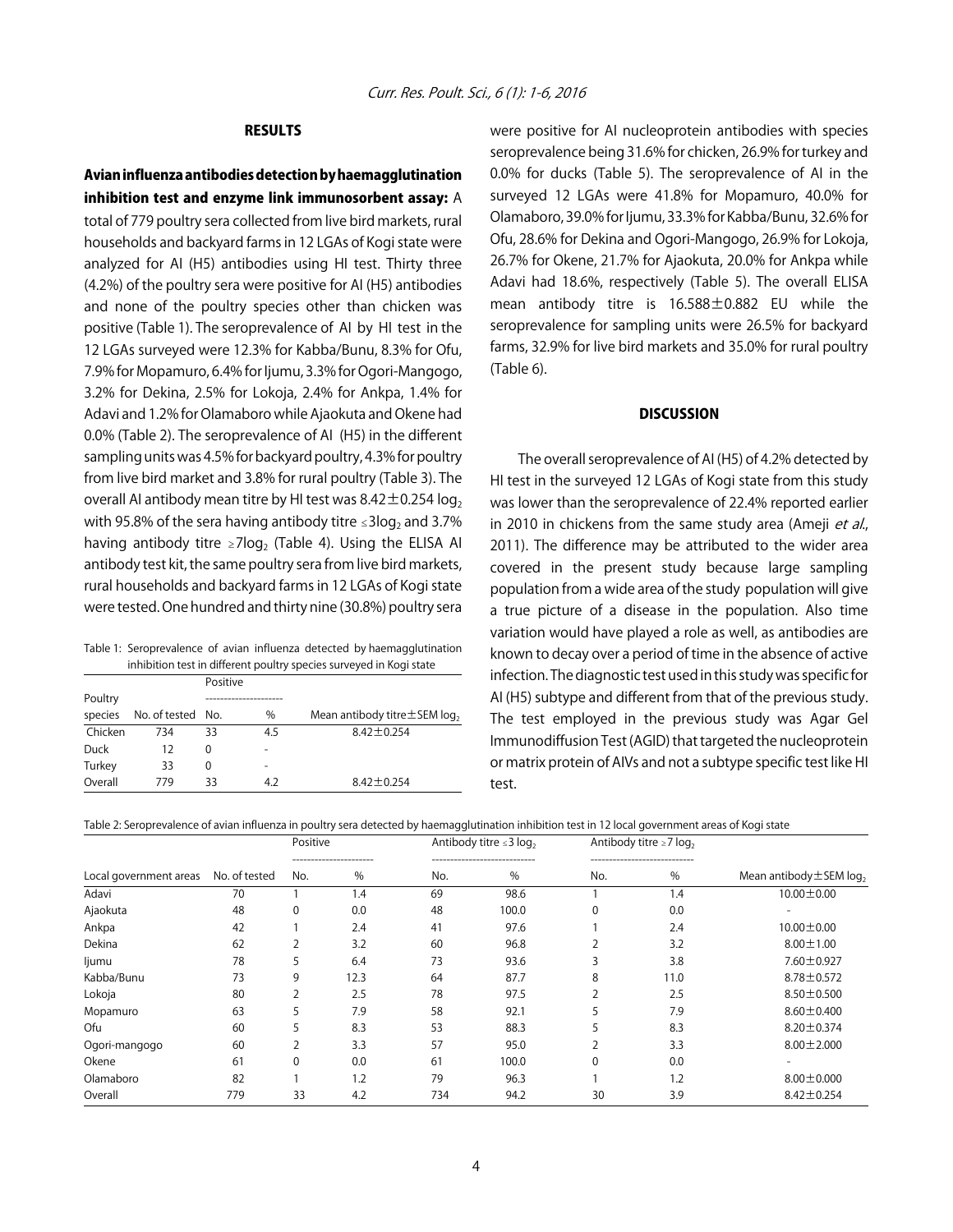Table 3: Seroprevalence of avian influenza in poultry detected by haemagglutination inhibition test in the surveyed sampling units in Kogi state, Nigeria

| 10413000, 119010                 |     |    |          |                                                |  |  |
|----------------------------------|-----|----|----------|------------------------------------------------|--|--|
|                                  |     |    | Positive |                                                |  |  |
|                                  |     |    |          |                                                |  |  |
| Sampling units No. of tested No. |     |    | $\%$     | Mean antibody titre $\pm$ SEM log <sub>2</sub> |  |  |
| Backyard farm                    | 313 | 14 | 4.5      | $8.64 \pm 0.401$                               |  |  |
| Live bird market 232             |     | 10 | 4.3      | $8.90 \pm 0.348$                               |  |  |
| Rural poultry                    | 234 | 9  | 3.8      | $7.56 \pm 0.503$                               |  |  |
| Overall                          | 779 | 33 | 42       | $8.42 \pm 0.254$                               |  |  |
|                                  |     |    |          |                                                |  |  |

Table 4: Seroprevalence of avian influenza in different poultry species surveyed detected by enzyme link immunosorbent assay in Kogi state

|                |               | Positive |               |                                                |
|----------------|---------------|----------|---------------|------------------------------------------------|
|                |               |          |               |                                                |
| <b>Species</b> | No. of tested | No.      | $\frac{0}{0}$ | Mean antibody titre $\pm$ SEM log <sub>2</sub> |
| Chicken        | 418           | 132      | 31.6          | $16.427 \pm 0.888$                             |
| Duck           | 8             | 0        | 0.0           |                                                |
| Turkey         | 26            |          | 26.9          | $22.081 \pm 5.490$                             |
| Overall        | 452           | 139      | 30.8          | 16.588±0.882                                   |

 Table 5: Seroprevalence of avian influenza in poultry sera detected by enzyme link immunosorbent assay in the surveyed twelve local government areas of Kogi state

|                  | ╯             |          |      |                        |  |  |
|------------------|---------------|----------|------|------------------------|--|--|
|                  |               | Positive |      |                        |  |  |
| Local Government |               |          |      |                        |  |  |
| areas            | No. of tested | No.      | %    | Mean antibody ± SEM EU |  |  |
| Adavi            | 43            | 8        | 18.6 | 17.477 ± 3.281         |  |  |
| Ajaokuta         | 23            | 5        | 21.7 | 12.752 ± 2.318         |  |  |
| Ankpa            | 20            | 4        | 20.0 | 10.610 ± 2.959         |  |  |
| Dekina           | 35            | 10       | 28.6 | 15.471 ± 3.081         |  |  |
| ljumu            | 41            | 16       | 39.0 | 18.476±3.227           |  |  |
| Kabba/Bunu       | 30            | 10       | 33.3 | 14.810±2.824           |  |  |
| Lokoja           | 52            | 14       | 26.9 | 16.348±2.820           |  |  |
| Mopamuro         | 55            | 23       | 41.8 | $21.009 \pm 3.250$     |  |  |
| Ofu              | 46            | 15       | 32.6 | 18.057 ± 2.992         |  |  |
| Ogori-Mangogo    | 35            | 10       | 28.6 | $12.503 \pm 1.554$     |  |  |
| Okene            | 30            | 8        | 26.7 | 15.520±2.754           |  |  |
| Olamaboro        | 40            | 16       | 40.0 | 18.310 ± 2.970         |  |  |
| Overall          | 450           | 139      | 30.9 | 16.588±0.882           |  |  |
|                  |               |          |      |                        |  |  |

EU: Ezyme link immunosorbent assay unit

Table 6: Seroprevalence of avian influenza in poultry detected by enzyme link immunosorbent assay in the surveyed sampling units from Kogi state

|                             |     | Positive |      |                              |  |  |  |
|-----------------------------|-----|----------|------|------------------------------|--|--|--|
|                             |     |          |      |                              |  |  |  |
| Sampling unit No. of tested |     | No.      | $\%$ | Mean antibody titre ± SEM EU |  |  |  |
| Backyard farm               | 189 | 50       | 26.5 | 14.480 ± 1.167               |  |  |  |
| Live bird market            | 143 | 47       | 32.9 | $17.360 \pm 1.662$           |  |  |  |
| Rural poultry               | 120 | 42       | 35.0 | 18.987±1.921                 |  |  |  |
| Overall                     | 452 | 139      | 30.9 | 16.588 ± 0.882               |  |  |  |

EU: Ezyme link immunosorbent assay unit

However, using ELISA, a seroprevalence of 30.8% of AI nucleoprotein was detected in poultry sera from the surveyed 12 LGAs of the state. This might be due to the high sensitivity of ELISA test to detect antibodies to all avian influenza virus subtypes targeting the nucleoprotein or matrix protein compared to the high specificity of HI test in detecting only a particular haemagglutinin subtype. The ELISA is taken to be better than HI in identifying sera with low antibody titer but the high sensitivity of ELISA sometimes leads to false positive results, often limiting its use only as a screening test (Faraz et al., 2010). The seroprevalence of AI obtained by the ELISA fairly agreed with the previous seroprevalence of 22.4% using AGID test in sera of poultry obtained from the study area (Ameji et al., 2011). The target subtypes of interest in AIVs surveillance are H5 and H7 due to their potential to cause HPAI in poultry but detection of other subtypes is useful in understanding AIVs epidemiology and impacts of the disease burdens (Komar and Olsen, 2008).

None of the poultry species other than chickens had detectable AI (H5) antibodies by HI test in the present study similar to the previous study in 2010 in the same study area (Ameji, 2010). This consistent trend is a pointer to a different incriminating source of infection other than the duck or any other poultry species in spreading AI infection (Alexander et al., 2008). The findings led credence to the speculation that some breeder farmers were vaccinating their chickens against AI at the wake of HPAI H5N1 outbreak in Nigeria in 2006 and were encouraging commercial and backyard farmers that obtained chicks from them to vaccinate their birds as well (Wakawa et al., 2012). If the sharp practice was true, it would curtail outbreak but would not stop AI viral replication, circulation in poultry population and antibody response.

On the other hand, using ELISA, an AI seroprevalence of 26.9% was detected in turkey indicating the circulation of AIVs of other subtypes than H5 subtype in turkey population in the study area. Turkeys and chickens are known to be highly susceptible to HPAI of either H5 or H7 subtypes (Swayne, 2008). The circulation of LPAI for long in these species of poultry is a serious risk of an inherent outbreak due to reassortment or mutation of AIVs. Similarly, there was no freedom of AI infection in the surveyed LGAs as antibodies were detected using ELISA in all the LGAs at higher levels than the seroprevalence obtained by HI test due to the ability of ELISA to detect antibodies of low titre and to all subtypes of AIVs (Faraz et al., 2010).

Incidentally, there were no AI (H5) antibodies detected by HI test in Ajaokuta and Okene LGAs indicating that poultry from these LGAs were not exposed to AI (H5) viruses. Ajaokuta had the lowest chickens' sera as a result of few backyard farms in the area while poultry sera from Okene LGA were mainly from rural poultry (native breed) which are kept for long period of up to 4 years which might result in loss of antibody titres beyond detectable level if they were earlier exposed to the AIVs. This finding might not mean freedom from disease or AI infection in these two LGAs as the sampled poultry were